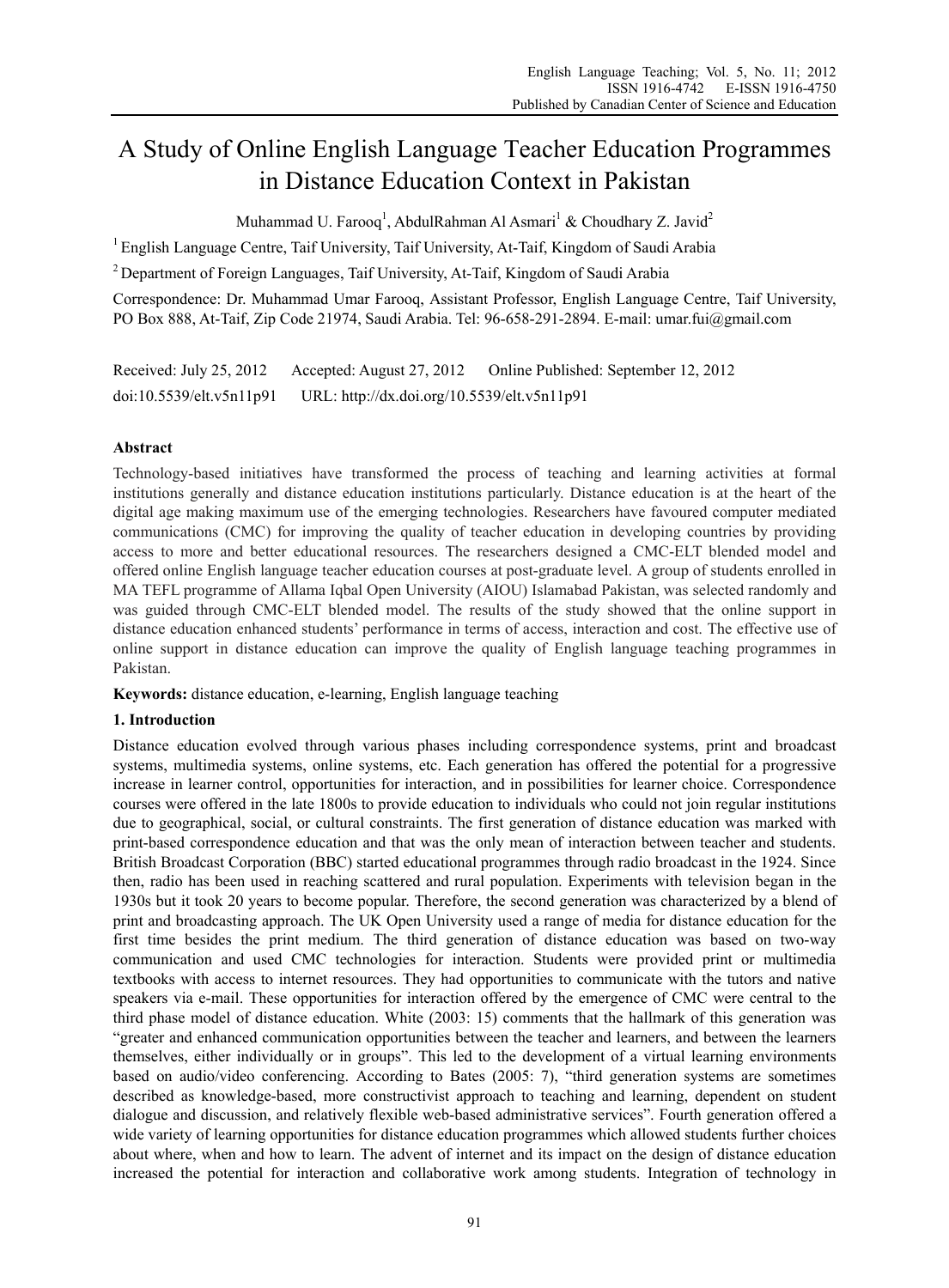education introduced new terms, like e-learning, distributed learning, mixed more, blended and hybrid learning. The traditional form of distance education that used print, audio and video materials was supplemented with internet for providing more opportunities for interaction and collaboration. White (2003: 7) says that "the social and technological changes that prompted expansion are also transforming the nature of distance learning. They have resulted in new contexts for learning, new ways of learning and new roles and responsibilities for participants".

Computer played a significant role in the second and third generations of distance education whereas in the fourth generation its impact has been of fundamental importance by providing a wide variety of the instructional uses of computer in distance education through Internet. This change also created new context for learning which is an interconnected community of learners rather than an isolated series of individual learners.

Pakistan's socio-economic situation has prevented a high enrolment in formal education by rural people, females and workers. The idea of establishing distance education system was developed to address this problem. As a result, the world's second open university was established in Pakistan by federal charter in 1974. Allma Iqbal Open University (AIOU) is first of its kind in this region, is a unique institution because of its philosophy, system, approach, functions and overall structure. AIOU is pioneer institution in the fields of mass education, female literacy, teacher education, and media-based distance education. AIOU has been has been using technology in various programme/ courses at various levels. Distance education in Pakistan is still mostly dependent on print and broadcast media and a major move is needed to transform educational landscape by using technology which can dimensionally multiply the scarce resources available in the country. By integrating technology with distance education, the AIOU can provide a next generation educational delivery programme and multiply the efforts of the Ministry of Education and Higher Education Commission.

The Department offers English language courses and Teaching of English as a Foreign Language (TEFL) programme. The MA TEFL is a two-year (60 credit hours) programme spreads over four semesters. The students have to attend 12 classes for each course. The students failing to attend the required number of classes are declared fail even if all the other requirements of the course have been fulfilled. They have to write four assignments for each of the courses. The fourth assignment is based on projects on which they have to give presentations. At the end of each semester, they have to appear in the final exam for each of the courses they study. In online MA TEFL programme, students were provided access to online study material, tutorials, submission of assignments and feedback by respective tutors.

#### **2. Literature Review**

There is a long list of e-learning models based on needs analysis which were designed to engage the students in meaningful tasks, quick feedback, reflection through discussions with tutors and peers, assessment, and discussion to create a community of teachers and students. The basic characteristics of the models were clear learning outcomes in terms of the subject matter or skill to be learnt, the instructional method. The role for technology involved a simulation of a process and the automatic presentation of problems that were carefully graded in difficulty. However, a few models have been selected for discussion leading to researcher's CMC-ELT Blended model.

Salmon (2004: 29) introduced a five-stage model for fully online teaching and learning. The model describes how to motivate online participation of students, to build learning through online tasks which he termed as e-tivities, and to pace learning through various training stages. First stage describes prerequisite of the course and induction of participants, second stage guides individuals establishing their online identities, third stage exchanges students' information, fourth stage initiates course-related discussions, and fifth stage, real reflection and personal development occur in the achievement of goals.

The UK Open University (UKOU) initiated a VLE project in 2004. Because of its distance education mode of operation, a number of large-scale systems had been developed prior to the advent of VLEs. The tools it already possessed were; discussion and conferencing, authentication, template driven content delivery, blogging, audio conferencing, assignment handling and assessment. The UKOU developed an e-learning strategy which had direct resonance with the VLE project. From a VLE perspective these strategic directions favoured certain approaches; for example, in order to show leadership in modern pedagogy, an open source or service oriented approach was preferable to a commercial, proprietary solution, as it allowed flexibility in approach, and also demonstrated a degree of technical engagement with the VLE community (UKOU website).

The Opencourseware initiative at the Massachusetts Institute for Technology (US) aims to put all its educational materials online: course outlines, syllabi and activities, book lists and assessment exercises. The model offers an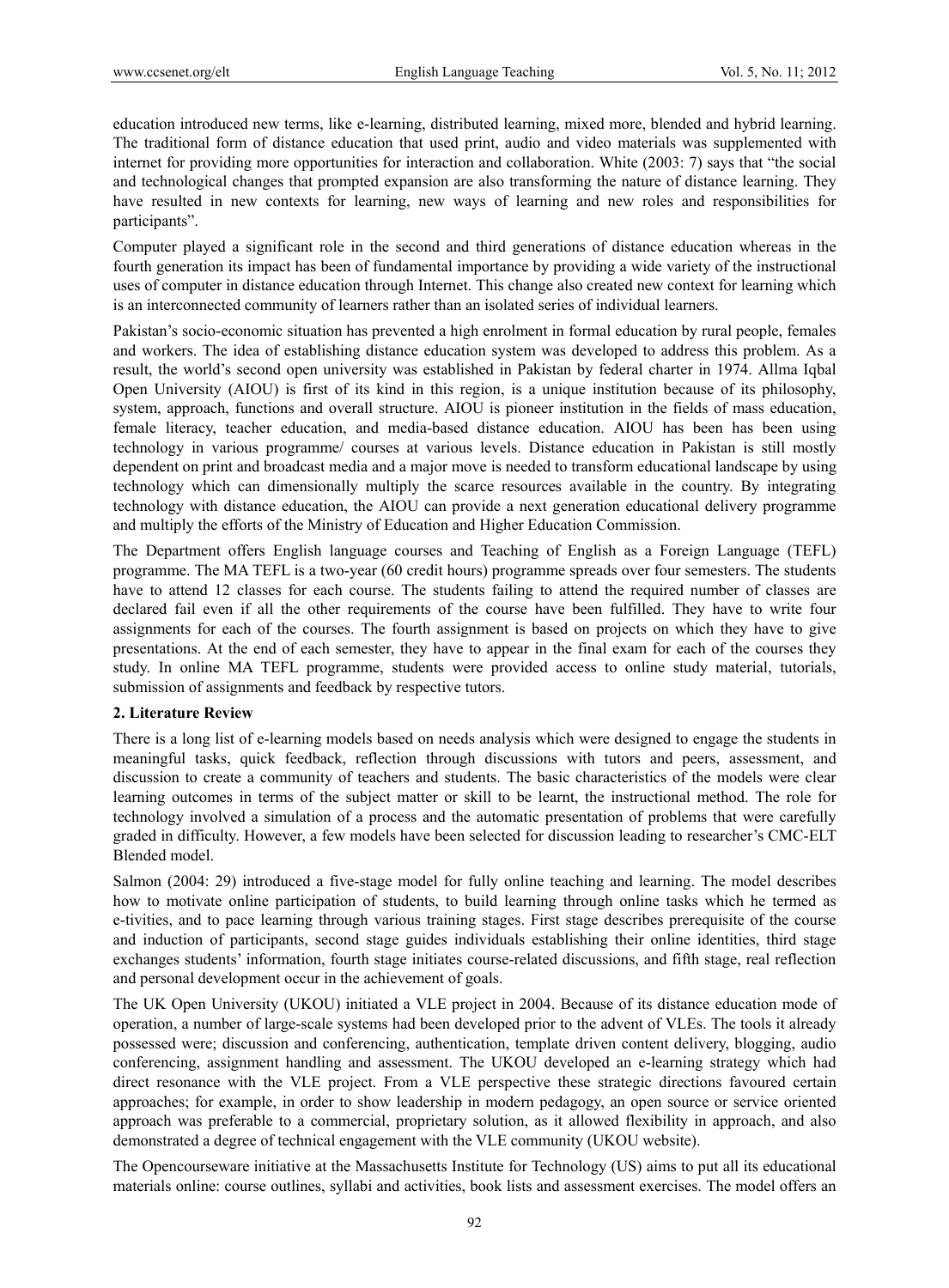open access approach to learning materials. The model provides the benefits of open access for all to education around the world (ocw 2006: online).

The Educational Management Action Research (EMAR) model is based on initial framework proposed by Goodyear and Khakhar (McPherson and Nunes, 2004: 28) as a first attempt to build a general action research management framework. Action research cycle comprises Diagnosis (data gathering, analysis and representation), Action Planning, Action Taking, and Action Evaluation. Here diagnosis is the identification of a learning need that requires development or improvement of a particular course.

CPDE (Continuing Professional Development Education) model was developed for the MA in ITM (Information Technology Management) based on "a constructivist approach, which implies the assumptions that learning involves an active process of construction by the learners at both individual and social levels, rather than the passive reception of knowledge" (McPherson and Nunes 2004: 49). The course is composed of a set of explicit materials and includes a number of exercises, reflective tasks and problem solving case studies, carried out at both individual and group levels. The role of the tutor is that of "a facilitator who supports independent engagement in the process of construction through scaffolding and the provision of advanced organizers into the learning environment" (ibid). Collaboration and peer support relationships are essential features in order to enable engagement in dialogue, exchange of experience, ideas and feedback, and overcome isolation. Learning activities are authentic and situated within a real context if learning and skills are to be transferred easily into other contexts.

All these models reflect that the distance education has recognized "the need to provide opportunities for social interaction to support effective learning and have therefore tried to simulate face-to-face communication through the development of instructional systems based on technologies such as audio-conferencing, videoconferencing and computer mediated communication that can support two-way communication between students and teachers (McPherson and Nunes 2004: 53).

## *2.1 The CMC-ELT Blended Learning Model*

The CMC-ELT Blended Learning Model does not project a new pedagogical framework but it enhances the previous models of learning by adding the component of technology with distance education to create a more cost-efficient way of bringing the learning environment to the learners. This need-oriented model has a clear understanding of students' previous knowledge, experience, solutions and strategies. All these aspects play an important role in specifying the structure, contents and delivery strategies. Furthermore, the model has a clear concept of theoretical foundations of learning and cognition. The model is equally effective for course development and adaptation/ adaptation process. The design and specification phase outlines a comprehensive set of authentic activities, tasks, scaffolding and support to be provided to the students. Blended learning combines e-learning with traditional distance education and training to ensure maximum effectiveness. Students can share their experiences online and gain benefits of interaction with teachers and students via a virtual classroom. The reasons for implementing the blended learning in distance education system are reducing cost, delivering training in shorter period, providing flexible models for learners to increase rate of learning, and accommodating different learning styles (Igneri & American Management Association, 2005:online).

The CMC-ELT blended model has been developed as a standard model, bearing in mind the fields of English language teaching. It requires implementation within a general distance educational setting, taking into account the nature of the programme, the subject matter, the profile of the students, the support facilities and educational technology available. While designing the instructional strategy (how learners are going to learn and how they are going to achieve the learning objectives) following points were kept in mind: characteristics of the learners; type of knowledge you are delivering; learning outcomes and the objectives of the course; and prerequisite knowledge.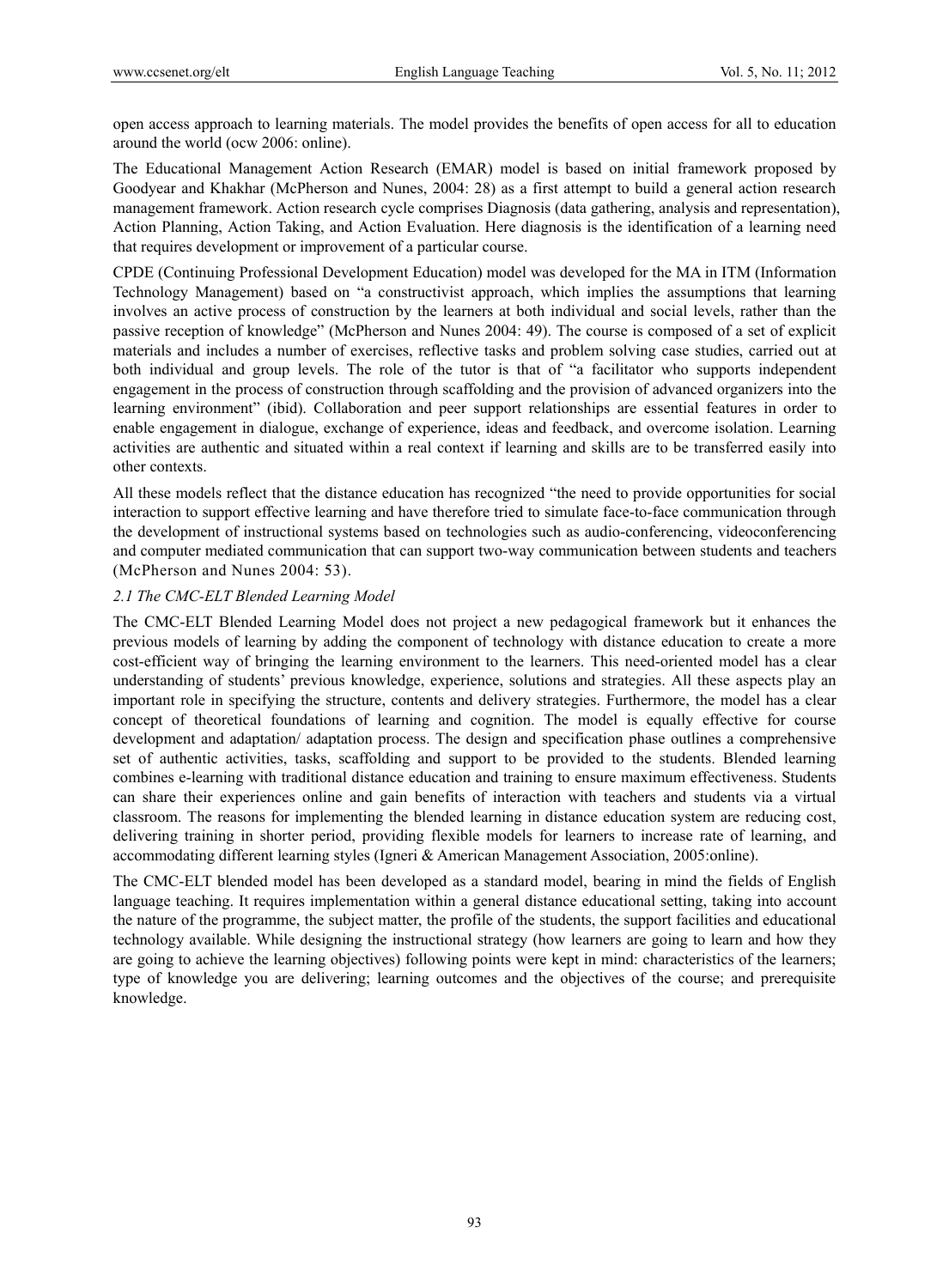

**CMC-ELT Distance Education Blended Model** 

Figure 1. The CMC-ELT blended model

The model has been designed according to AIOU virtual learning environment Olive (Online Learning Institute of Virtual Education) designed by the Department of Computer Sciences of the University. Olive has been designed in Moodle (Modular Object-Oriented Dynamic Learning Environment), an open source. The goal of CMC-ELT blended model is to give students the abilities and strategies required to manage the increasing information on the internet and to develop critical thinking and self-directed learning abilities. Therefore, the desired outcome of education becomes the construction of new knowledge structures that accommodate further learning and not the assimilation of specific bits of information. It leads us to a collaborative constructivist view of teaching and learning. This collaborative constructivist learning perspective is associated with the work of John Dewey who thinks that society and the individual cannot exist separately. He identified two basic principles of learning that are interaction and continuity. Interaction unifies the subjective (personal) and objective (social) worlds in an immediate timeframe. Through this interaction, ideas are generated, meanings are constructed and shared.

The primary mode of communication in this model is text-based. There is significant evidence that writing has some inherent advantages over speech when engaged in critical discourse and reflection. One obvious advantage is the permanence of record of teaching and learning. The model presupposes that the students will engage with online text, supplementary reading material and relevant websites. They will apply and negotiate the theoretical knowledge in the virtual classroom. Online forum is designed for peer interaction other than the weekly online tutorials. The tutor facilitates the students in their learning through chats in virtual classroom and instant messenger. Students are assigned tasks and assignments which will be evaluated by the tutor.

The CMC-ELT model also provides tools to: tutors can communicate with students, present and structure learning materials, mark online assignments, and monitor students' progress; students can manage their time, monitor personal progress, communicate with tutors and other students, access information and guidance services, develop a personal learning plan, undertake self-assessment and develop a portfolio; and administration can produce management reports, check enrolments, identify tutors' responsibilities and obtain contact details of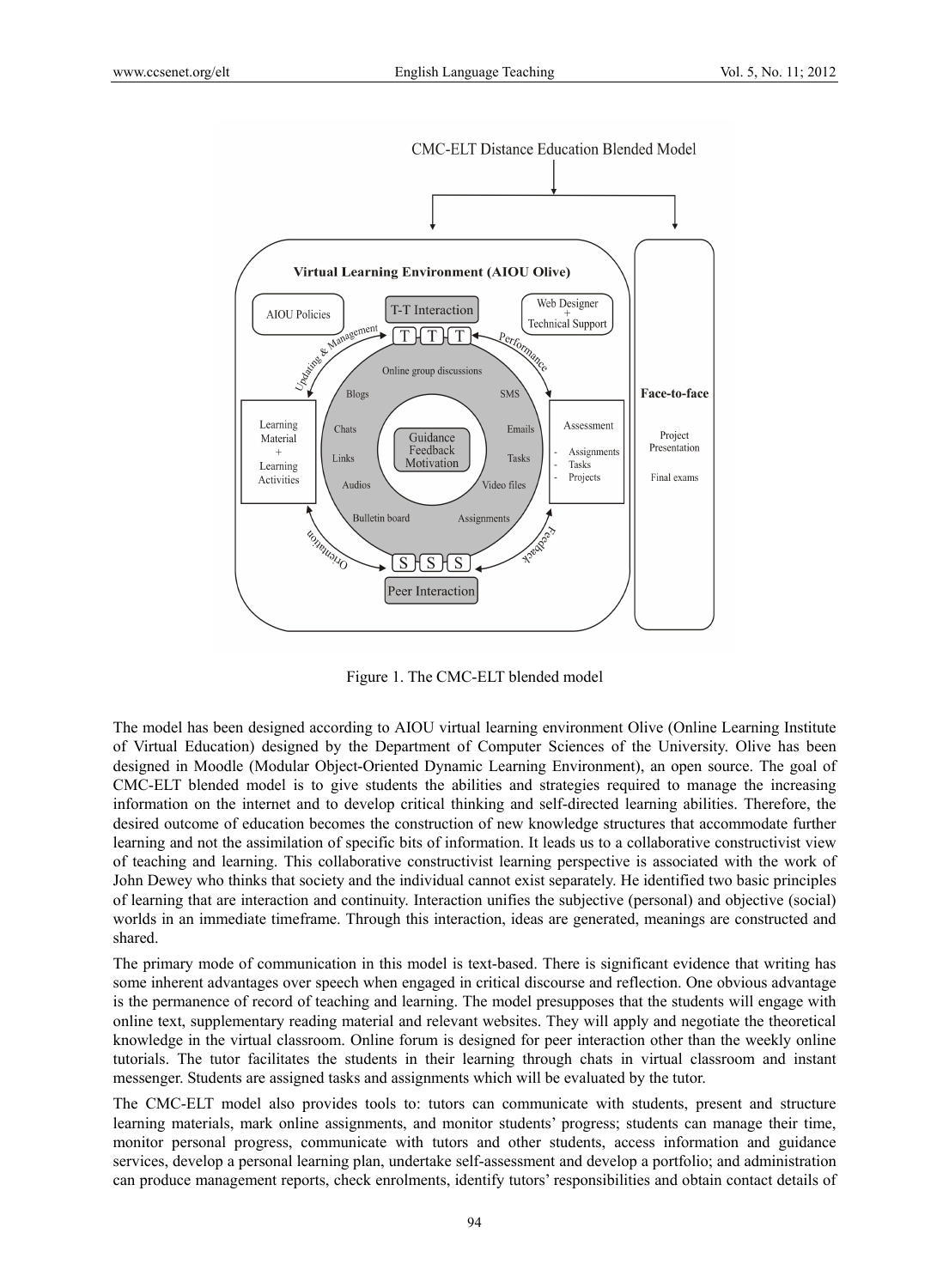tutors and students.

## **3. Objectives of the Study**

The objectives of the study were to:

- i. Judge the effectiveness of the CMC-ELT Blended Model.
- ii. Analyse the students' performance enrolled in online ELT courses.

# **4. Research Questions**

- i. Was the CMC-ELT Blended Model appropriate in distance education context in Pakistan?
- ii. Was the CMC-ELT Blended Model helpful in improving students' learning enrolled in online ELT courses?

# **5. Research Design**

The researchers adopted a quantitative research framework to analyze the effectiveness of e-learning in English language teaching programme in distance education context in Pakistan. The researchers used survey, AIOU results and pre- and post-tests for collecting the data. Survey was used to get information about students and their habits regarding use of computer and internet. Pre- and post-tests were used for assessing the performance of the students.

The population consisted of 664 students enrolled in MA TEFL programme of Allama Iqbal Open University Islamabad, Pakistan. It consisted of 47.2% male and 52.8% female; 69.5% were from urban and 30.5% from rural areas. A group of 27 students was selected randomly from Islamabad, Rawalpindi, Abbotabad and Chakwal regions. The researchers selected these regions because these were the main regions located in the centre of the country and they also reflected diverse population. Islamabad is the federal capital and represents population from all regions of the country. Rawalpindi and Chakwal are located in Punjab whereas Abbotabad is located in NWFP.

# **6. Discussion**

# *6.1 Characteristics of the Sample (Students)*

The purpose of collecting data on characteristics of the sample was to confirm whether they could meet the requirements of the online programme or courses. Furthermore, it was imperative to collect data regarding access to Internet and computer using habits of the students to finalize the sample for the online classroom. There are some parameters which affect integration of e-learning in distance education system. These parameters include desire to get higher education, educational background and basic computer skills. (Clarke, 2001: 2-5)

The sample consists of 52.8% of the students were female and 47.2% were male. Keeping in view the university's objective of reaching neglected sections of the society in education sector especially females; it can be perceived that using e-learning in distance education would be beneficial for female population. It could also minimize the cultural and social barriers for females in getting higher education. 93.2% of the students were MA English. Though the eligibility criterion for admission to Dip/MA TEFL was graduation (45% marks) but most of the candidates applying for admission to this programme had already got Masters degree in English literature and were interested in improving their professional qualification. Online interaction could better be applied in an environment when the target population had potential for independent learning and wanted to develop their professional skills. Therefore, the sample was appropriate for online instructions. 69.5% of the students were from urban areas and 30.5% from rural areas. It reveals that most of the students were based in urban areas because better communication facilities were available there as compared to rural areas. The characteristics like better educational opportunities, access to computer and Internet, computer literacy, etc. were due to urbanization which suggests that online instructions could better be implemented in such types of groups. One of the characteristics of urbanization had been better means of communication like Internet had also reached most of the population living in rural areas. So, the population from rural areas could also benefit from online education programmes.

64.2% of the students were in the age group 21-30 year and 28.1% in age group 31-40 years. This age phase was important in a way that after completing their masters' degrees, the students had to enter into professional phase. So, they were more inclined towards independent learning for their professional development. 72.8% of the students, as reflected in Figure 6 had got up to five years and rest of the students more than five years teaching experience. Majority of the students started their career and they felt a need to improve their professional skills. So, keeping in view the qualification, age and teaching experience, the sample possessed potential for online learning.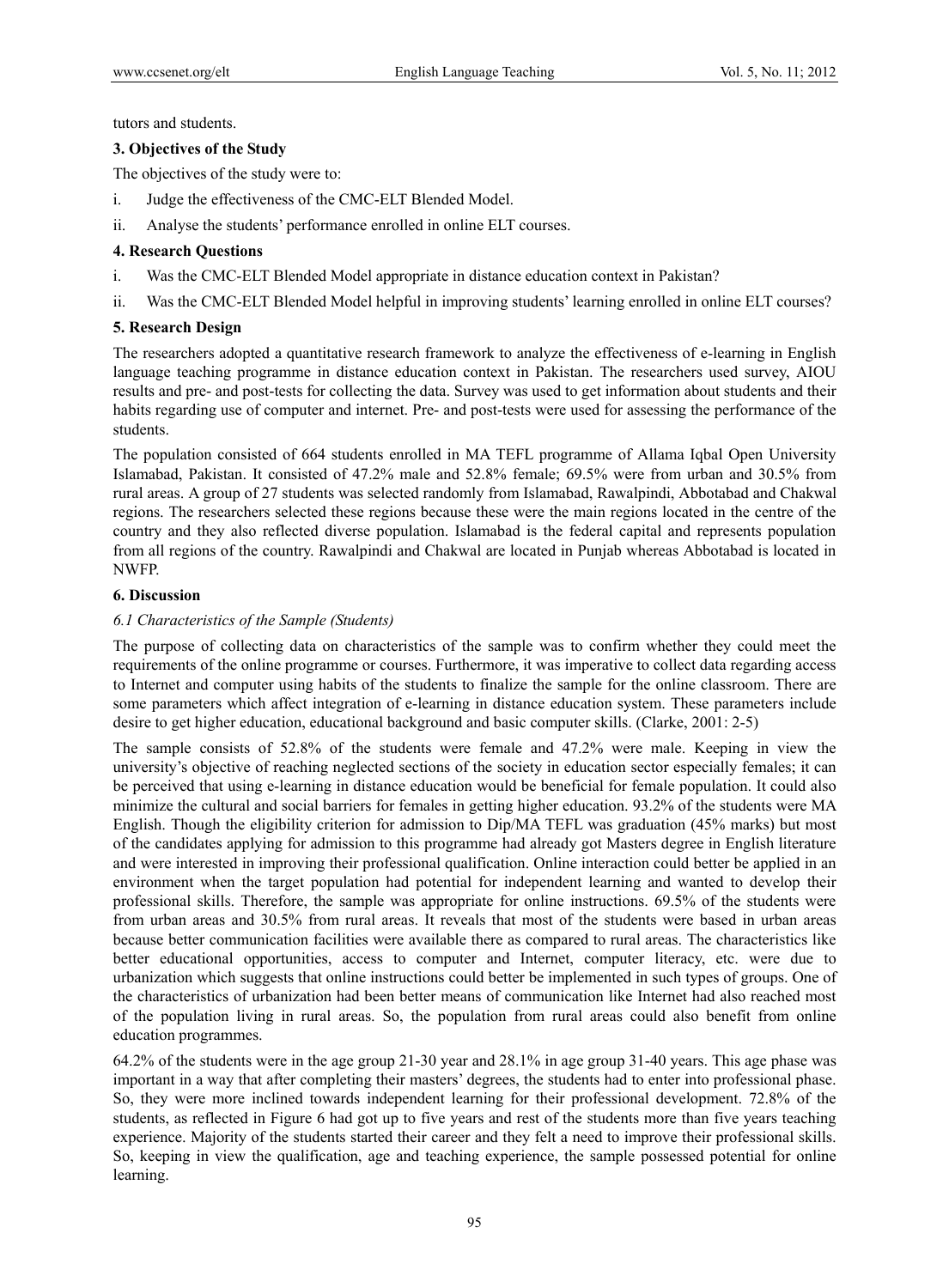83.1% of the students had access to computer, 75% had access to Internet and 66.2% had their personal email addresses. It means that this sample had potential for becoming subjects of online classroom from 66% to 83%. If the number of students having computer literacy was added, the percentage of potential subjects would reach up to 89%. The students enrolled in this programme were mostly young, new in teaching profession, mostly had access to computer and Internet, and were intended to improve their learning and teaching skills.

Majority of the students, 83.6% and 75.3%, were using computer and Internet at their institutes/offices and homes. This helped the researcher to finalize many important points about online classroom, e.g., calendar of academic activities, schedule of online tutorials, etc. Most of the students were in the habit of using computer (50.7%) and Internet (37%) daily. This information helped the researcher in deciding what type of tools could be used in an online classroom in Pakistani perspective. It also helped to finalize duration and timings of the online tutorials.

## *6.3 Pre-tests*

The purpose of the pre-tests and post-tests of the experimental and control groups was to assess the teaching skills of the students before and after the treatment phase. The assessment of the pre-tests and post-tests was done keeping in view the following aspects: cognition, language (structure, grammar & written expression), organisation and content (cohesion and coherence), range and flexibility, and creativity (critical thinking, innovative ideas). The t-test was applied on the marks of pre-tests of the experimental and the control groups of both phases as follows:

- Pre-test vs pre-test of experimental group and control group (Course 553)
- Pre-test vs pre-test of experimental group and control group (Course 554)



Figure 2. Comparison of Pre-Tests between Experimental Group and Control Group - Course 553

|                  |  |  |  | Table 1. Summary of Statistical Analysis: Comparison of Pre-Tests between Experimental Group and Control |  |  |
|------------------|--|--|--|----------------------------------------------------------------------------------------------------------|--|--|
| Group Course 553 |  |  |  |                                                                                                          |  |  |

| <b>Statistical Analysis</b> | Web-based group | Control group |
|-----------------------------|-----------------|---------------|
| No. of scores               | 26              | 18            |
| Sum of scores               | 807             | 528           |
| Mean                        | 31.03           | 29.33         |
| Sum of squared scores       | 26805           | 16066         |
| SD (Standard Deviation)     | 8.38            | 5.83          |
| A                           | .05             |               |
| Table value                 | 2.021           |               |
| t-value                     | 0.74            |               |
| Degree of freedom (df)      | 42              |               |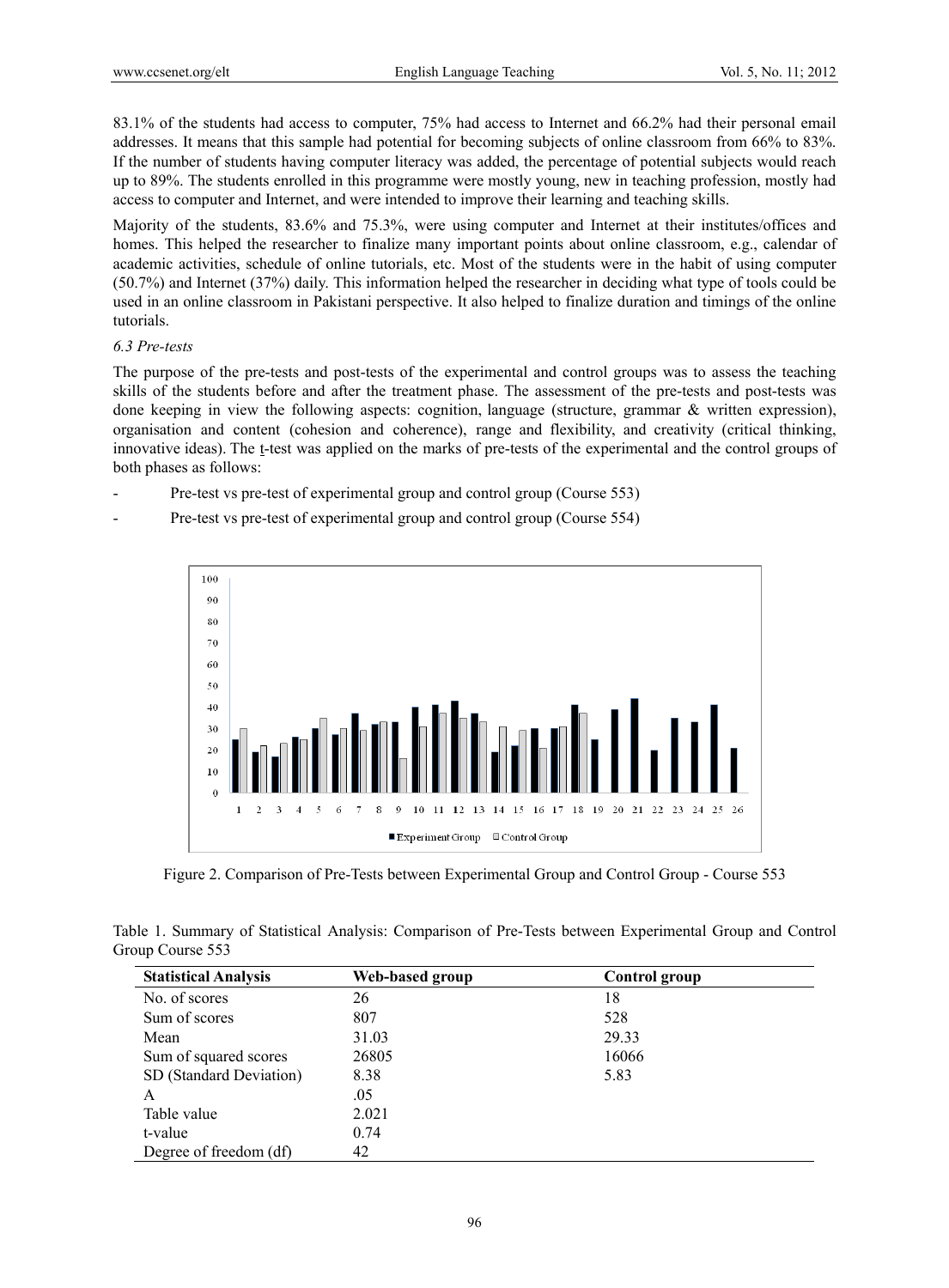Pre-test marks (Course 553) of the experimental and the control groups (2007) are described in Figure 16. The experimental group consisted of 26 students and the control group had 18 students. The statistical analysis of the marks has been given in Table 1. It was observed that t-value of comparison was 0.74 at the probability level of 0.05 and the degree of freedom was 42. The t-value was less than the table value which was 2.021. It means the difference between the groups was insignificant and both groups were at the same level.



Figure 3. Comparison of Pre-Tests between Experimental Group and Control Group - Course 554

| <b>Statistical Analysis</b> | Web-based group | Control group |  |
|-----------------------------|-----------------|---------------|--|
| No. of scores               | 26              | 18            |  |
| Sum of scores               | 853             | 552           |  |
| Mean                        | 32.80           | 30.66         |  |
| Sum of squared scores       | 29723           | 17258         |  |
| SD (Standard Deviation)     | 8.33            | 4.40          |  |
| A                           | .05             |               |  |
| Table value                 | 2.021           |               |  |
| t-value                     | 0.99            |               |  |
| Degree of freedom (df)      | 42              |               |  |

Table 2. Summary of Statistical Analysis: Comparison of Pre-Tests between Experimental Group and Control Group Course 554

Pre-test marks (Course 554) of the experimental and the control groups (2007) are described in Figure 17. The experimental group consisted of 26 students and the control group had 18 students. The statistical analysis of the marks has been given in Table 2. It was observed that t-value of comparison was 0.99 at the probability level of 0.05 and the degree of freedom was 42. The t-value was less than the table value which was 2.021. It means the difference between the groups was insignificant and both groups were at the same level.

#### *6.4 Post-tests*

Post-test was conducted after providing them treatment through CMC-ELT Blended Model. Statistical tests, F-test and t-tests, were applied on the data to assess the significance. The t-test was applied on the marks of pre-tests and post-tests of experimental and control groups as follows:

- pre-test vs post-test of experimental group (Course 553)
- pre-test vs post-test of experimental group (Course 554)
- pre-test vs post-test of control group (Course 553)
- pre-test vs post-test of control group (Course 554)
- post-test vs post-test of experimental and control groups (Course 553)
- post-test vs post-test of experimental and control groups (Course 554)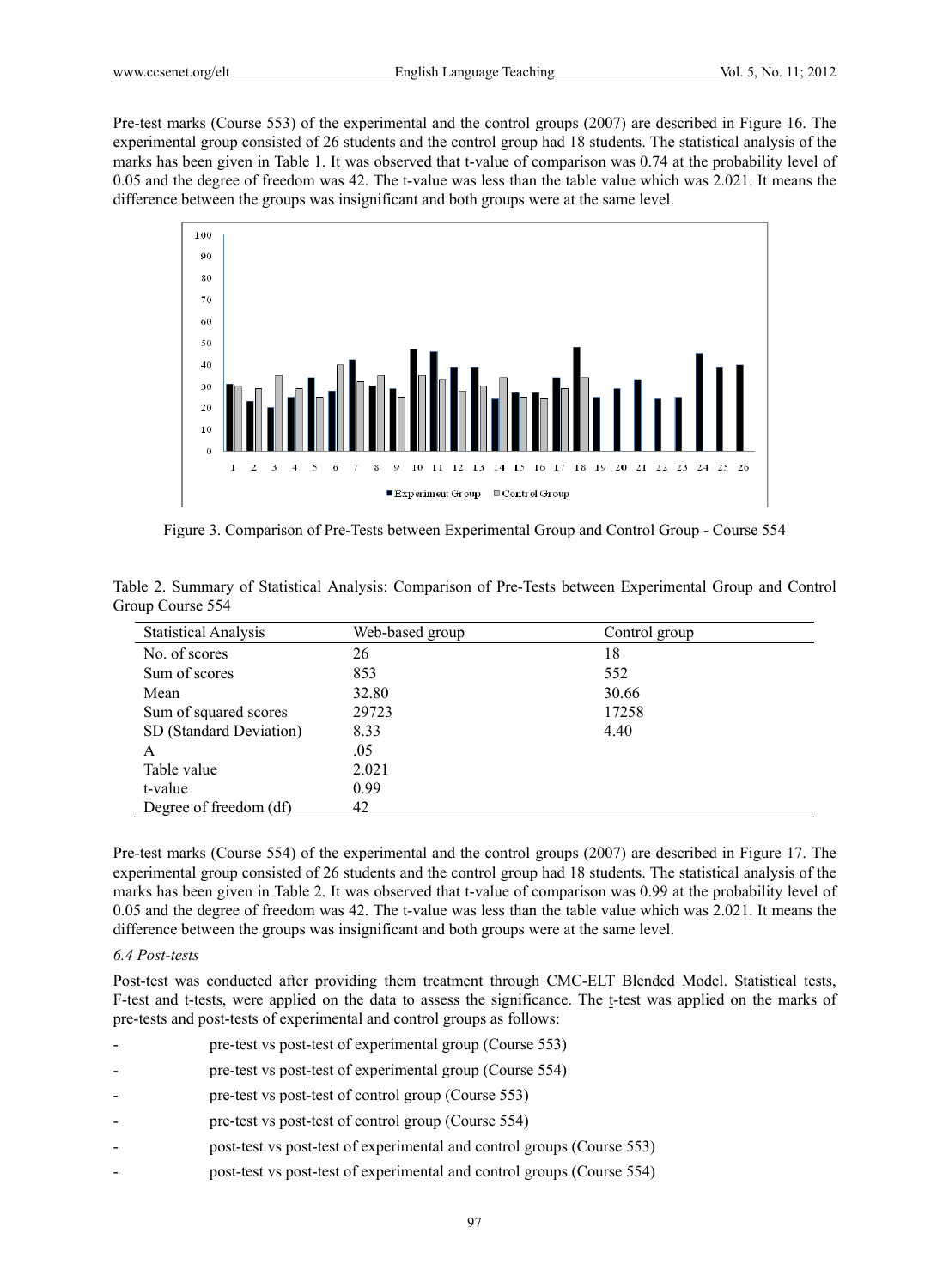### 6.4.1 Comparison of Pre-test and Post-test of Experimental Group Course 553



Figure 4. Comparison of Pre-test and Post test: Experimental Group - Course 553

Table 3. Summary of Statistical Analysis: Comparison of Pre-test and Post test of Experimental Group - Course 553

| $t$ – test for non-independent samples | <b>Pre-test Vs Post-test</b> |
|----------------------------------------|------------------------------|
| No. of pair of scores                  | 26                           |
| Sum of "D"                             | 747                          |
| Sum of " $D^{2}$ "                     | 21941                        |
| Mean of "D's"                          | 28.73                        |
| A                                      | .001                         |
| Table value                            | 3.725                        |
| t-value                                | 33.46                        |
| Degree of freedom (df)                 | 25                           |

The analysis of the comparison between pre-test and post-test marks of the experimental group is presented in Table 3. The experimental group consisted of 26 students. The graphical presentation of marks has been given in Figure 18. It was observed that the t-value of comparison was 33.46 at the probability level of 0.001 and the degree of freedom was 25. And this t-value was greater than the table value which was 3.725. It shows the difference between the marks of pre-test and post-test was significant which means online instruction was effective.





Figure 5. Comparison of Pre-test and Post-test: Experimental Group - Course 554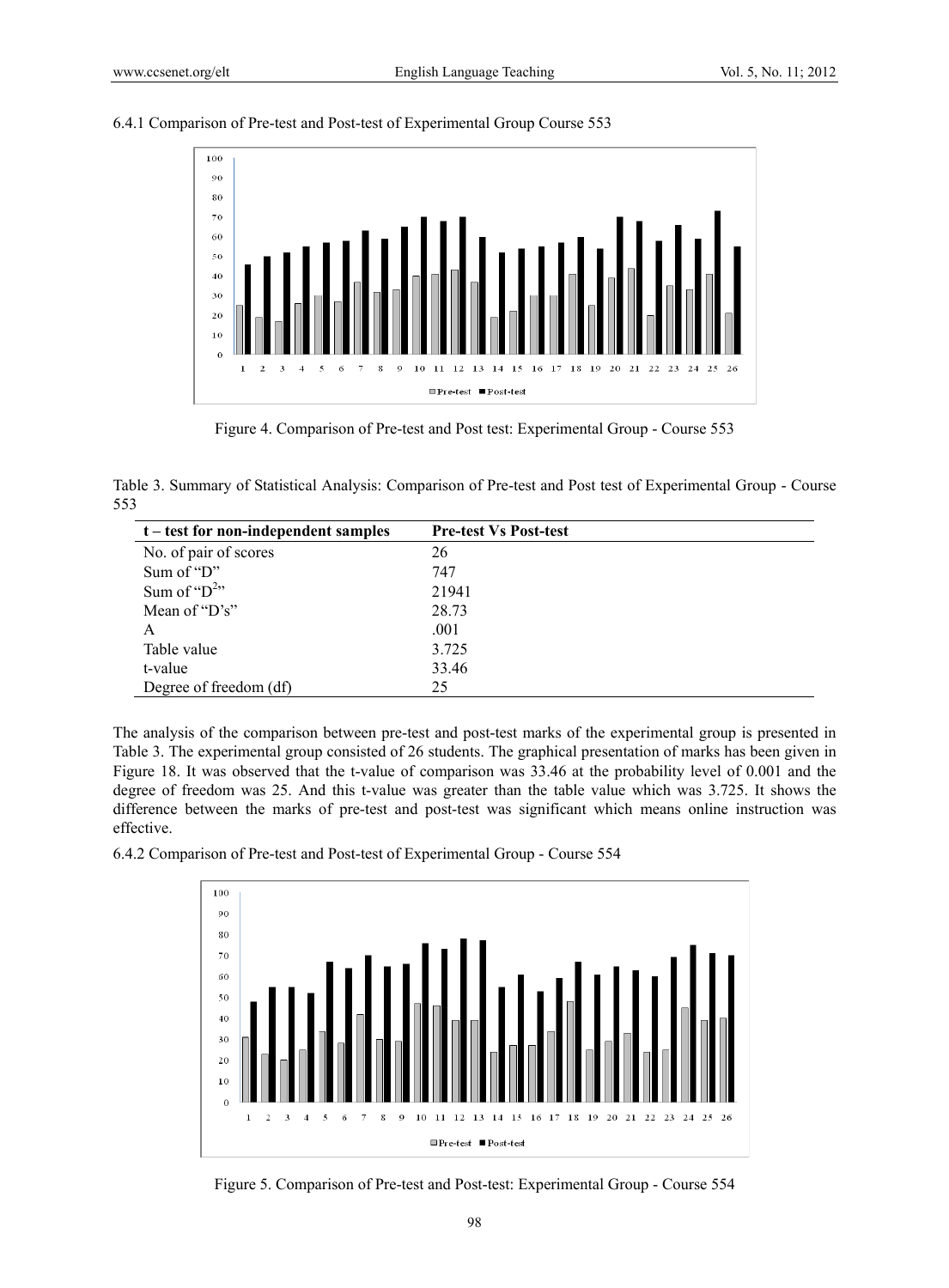| t – test for non-independent samples | <b>Pre-test Vs Post-test</b> |
|--------------------------------------|------------------------------|
| No. of pair of scores                | 26                           |
| Sum of "D"                           | 822                          |
| Sum of " $D^{2}$ "                   | 26892                        |
| Mean of " $D's$ "                    | 31.61                        |
| $\mathsf{A}$                         | 0.001                        |
| Table value                          | 3.725                        |
| t-value                              | 26.80                        |
| Degree of freedom (df)               | 25                           |

Table 4. Summary of Statistical Analysis: Comparison of pre-test and post-test of Experimental Group - Course 554

The analysis of the comparison between pre-test and post-test marks of the experimental group is presented in Table 4. The experimental group consisted of 26 students. The graphical presentation of marks has been given in Figures 19. It was observed that the t-value of comparison was 26.80 at the probability level of 0.001 and the degree of freedom was 25. And this t-value was greater than the table value which was 3.725. It shows the difference between the marks of pre-test and post-test was significant which means online instruction was effective.



6.4.3 Comparison of Pre-test and Post-test of Control Group - Course 553

Figure 6. Comparison of pre-test and post-test: Control Group – Course 553

|  |  |  |  |  | Table 5. Summary of Statistical Analysis: Comparison of Pre-test and Post-test of Control Group - Course 553 |
|--|--|--|--|--|--------------------------------------------------------------------------------------------------------------|
|--|--|--|--|--|--------------------------------------------------------------------------------------------------------------|

| $t$ – test for non-independent samples | <b>Pre-test Vs Post-test</b> |
|----------------------------------------|------------------------------|
| No. of pair of scores                  | 18                           |
| Sum of "D"                             | 301                          |
| Sum of " $D^{2}$ "                     | 5833                         |
| Mean of "D's"                          | 16.72                        |
| $\alpha$                               | .001                         |
| Table value                            | 3.965                        |
| t-value                                | 10.34                        |
| Degree of freedom (df)                 | 17                           |

The analysis of the comparison between pre-test and post-test marks of the control group is presented in Table 5. The control group consisted of 18 students. The graphical presentation of marks has been given in Figure 20. It was observed that the t-value of comparison was 10.34 at the probability level of 0.05 and the degree of freedom was 17. And the t-value was greater than the table value which was 3.965. It shows the difference between the marks of pre-test and post-test was significant.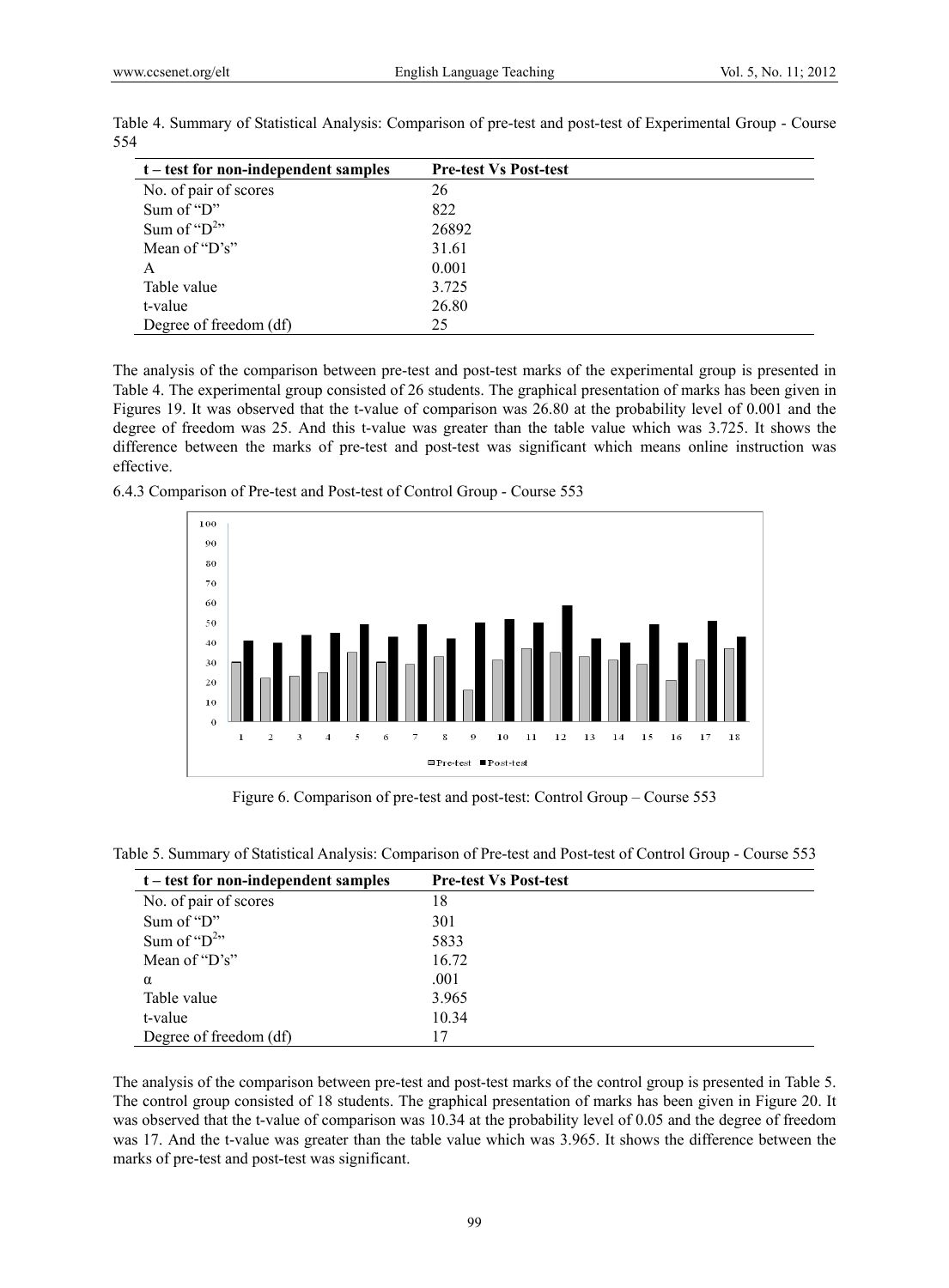



Figure 7. Comparison of Pre-test and Post-test: Control Group - Course 554

Table 6. Summary of Statistical Analysis: Comparison of Pre-test and Post-test of Control Group - Course 554

| $t$ – test for non-independent samples | <b>Pre-test Vs Post-test</b> |
|----------------------------------------|------------------------------|
| No. of pair of scores                  | 18                           |
| Sum of "D"                             | 340                          |
| Sum of " $D^{2n}$ "                    | 6982                         |
| Mean of "D's"                          | 18.88                        |
| $\alpha$                               | .001                         |
| Table value                            | 3.965                        |
| t-value                                | 13.96                        |
| Degree of freedom (df)                 | 17                           |

The analysis of the comparison between pre-test and post-test marks of the control group is presented in Table 6. The control group consisted of 18 students. The graphical presentation of marks has been given in Figure 21. It was observed that the t-value of comparison was 13.96 at the probability level of 0.001 and the degree of freedom was 17. And the t-value was greater than the table value which was 3.965. It shows the difference between the marks of pre-test and post-test was significant.

6.4.5 Comparison of Post-tests: Experimental Group and Control Group - Course 553



Figure 8. Comparison of Post-tests: Experimental and Control Groups - Course 553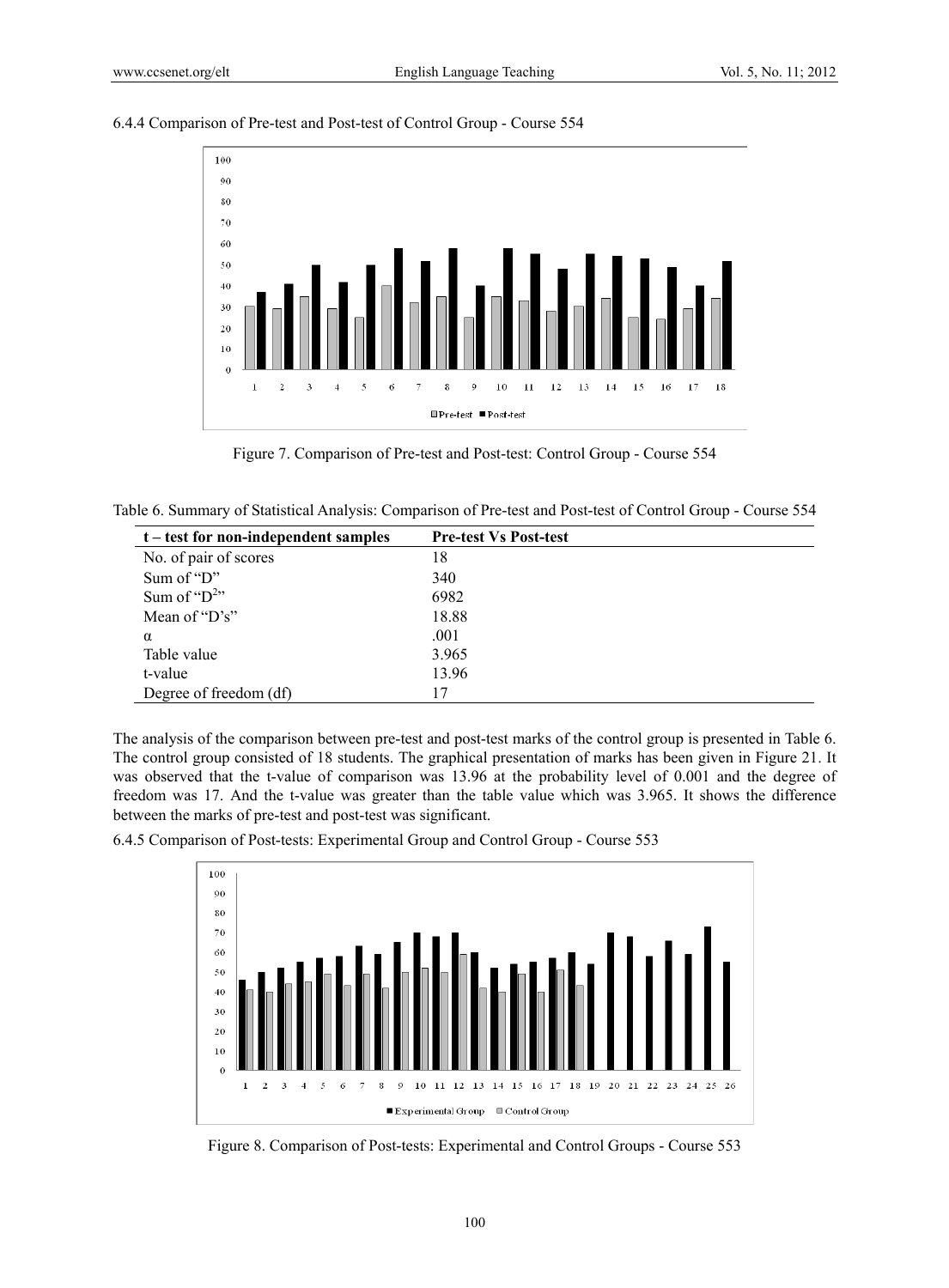| <b>Statistical Analysis</b> | Web-based group | Control group |
|-----------------------------|-----------------|---------------|
| No. of scores               | 26              | 18            |
| Sum of scores               | 1554            | 829           |
| Mean                        | 59.76           | 46.05         |
| Sum of squared scores       | 94146           | 38657         |
| SD (Standard Deviation)     | 7.11            | 5.29          |
| A                           | .05             |               |
| Table value                 | 2.021           |               |
| t-value                     | 6.94            |               |
| Degree of freedom (df)      | 42              |               |

Table 7. Summary of Statistical Analysis: Comparison of Post-tests: Experimental and Control Groups - Course 553

The analysis of the comparison of post-test marks of the experimental and the control groups is presented in Table 7. The experimental group consisted of 26 and the control group had 18 students. The graphical presentation of marks has been given in Figure 22. It was observed that t-value of comparison was 6.94 at the probability level of 0.05 and the degree of freedom was 42. And t-value was greater than the table value which was 2.021. It shows the significant difference between the post-test marks of the experimental and the control group. It has already been observed in Table 5 that the analysis of pre-test and post-test of the control group showed significant difference but it was less than the experimental group which has been shown in Table 3. And this post-test analysis also suggests that the experimental group performed better as compared to the control group.

6.4.6 Comparison of Post-tests: Experimental Group and Control Group - Course 554



Figure 9. Comparison of Post-tests: Experimental Group and Control Group - Course 554

| Table 8. Summary of Statistical Analysis: Comparison of Post-tests of Experimental Group and Control Groups - |  |  |
|---------------------------------------------------------------------------------------------------------------|--|--|
| Course 554                                                                                                    |  |  |

| <b>Statistical Analysis</b> | Web-based group | Control group |
|-----------------------------|-----------------|---------------|
| No. of scores               | 26              | 18            |
| Sum of scores               | 1675            | 892           |
| Mean                        | 64.42           | 49.55         |
| Sum of squared scores       | 109609          | 44994         |
| SD (Standard Deviation)     | 8.24            | 6.81          |
| A                           | .05             |               |
| Table value                 | 2.021           |               |
| t-value                     | 6.29            |               |
| Degree of freedom (df)      | 42              |               |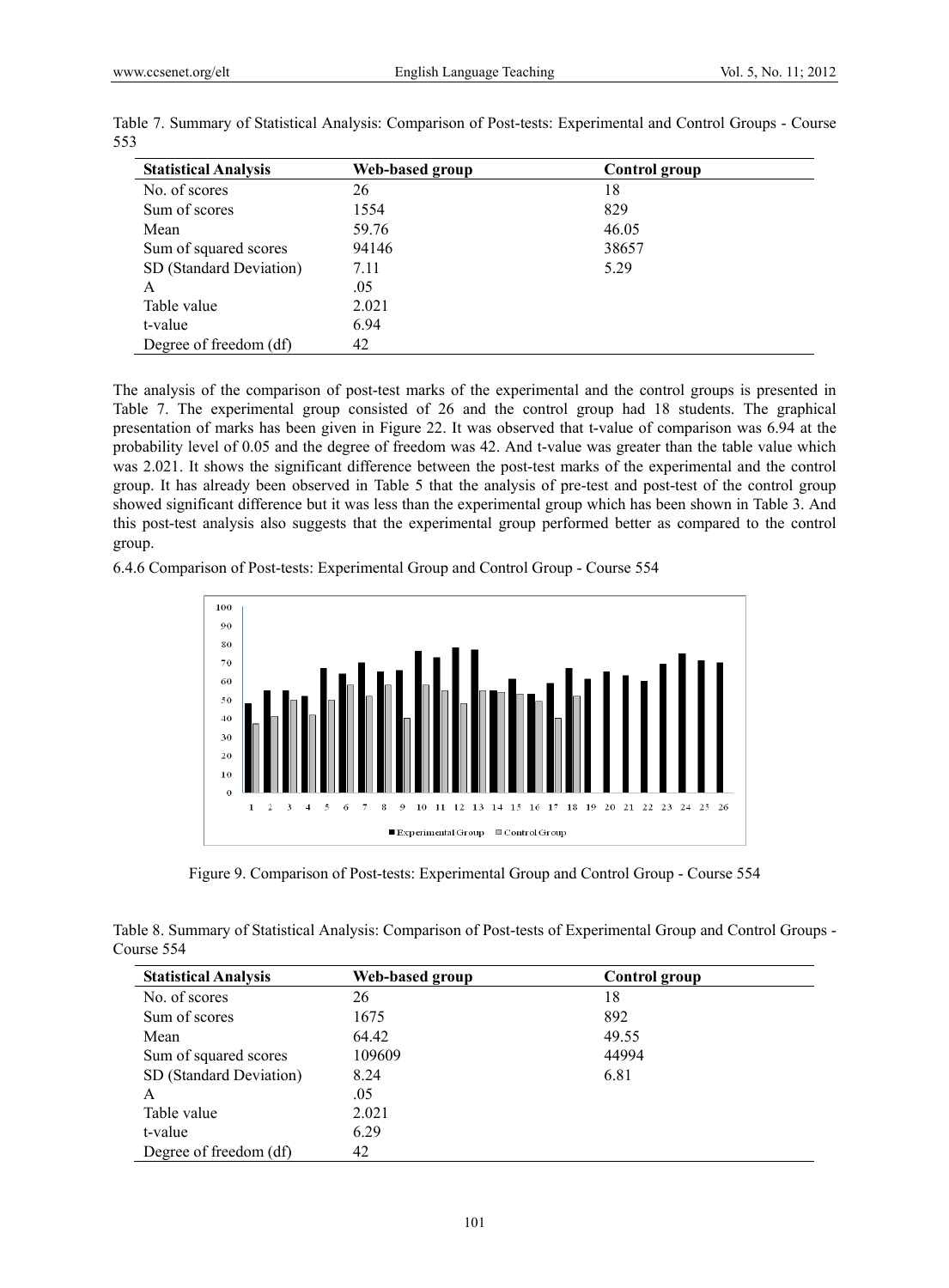The analysis of the comparison of post-test marks of the experimental and the control groups is presented in Table 8. The experimental group consisted of 26 and control group had 18 students. The graphical presentation of marks has been given in Figure 23. It was observed that the t-value of comparison was 6.29 at the probability level of 0.05 and the degree of freedom was 42. And the t-value was greater than the table value which was 2.021. It shows the significant difference between the post-test marks of experimental and control group. It has already been observed in Table 6 that analysis of pre-test and post-test of the control group showed significant difference but it was less than the experimental group which has been shown in Table 4. And this post-test analysis also suggests that the experimental group performed better as compared to the control group.

#### **7. Conclusion**

According to InternetWorldStat (2004), Asia is the most populated area (56.45% of the world population). It is facing problems in terms of human resource development and especially in the field of teacher education. Face-to-face institutions cannot tackle with the situation so distance education institutions came up to meet the demand of professional and higher education. "International agencies such as the World Bank, UNESCO, and IDRC-PAN have initiated and supported various projects both at national and sub-regional levels" (Malik et al, 2005:online). As far as infrastructure is concerned, Pakistan IT Policy (2000) suggests that "free leased line Internet access to the public sector Universities would be provided under an agreement with the private sector Internet Service Providers and (Pakistan Telecommunication Ltd) PTCL. Bandwidth would be provided by the ISPs and PTCL would provide local lead connectivity through digital cross connect network. PTCL would also offer the reduced rates for connectivity to the educational institutions". It further envisages that "a wide-band Intranet, Pakistan Educational Intranet (PEI), connecting all educational institutions (public and private) would be established with centralized data warehouse containing teaching and research material in order that resources may be shared (through video-conferencing and distance learning)".

The number of personal computer is increasing in Pakistan. Computer Society of Pakistan mentions a gradual increase in the number of PCs from 0.22 million in 2002-03 to 2.35 million in 2006-07. Also the number of internet subscriber is increasing. This increase shows that more and more people and specially students are using internet in their studies and research projects. Higher Education Commission of Pakistan has taken many initiatives to introduce online culture in the country and it has almost become mandatory for every students and researcher in higher education institution. Pakistan Telecommunication Authority has provided internet facility to more than 2389 cities in the country, mostly in Punjab which is condense populated province where as 151 cities in Baluchistan are connected through internet. The internet bandwidth utilization has also increased over the years as the data shows the increase from 8.6 in 2004-05 to 18.6 in 2006-07. The reason for increase in utilization of internet bandwidth is decrease in rates of international full circuit IP data backbone.

MA TEFL (AIOU) is a teacher education programme aimed at professional development of the English language teachers across the country through distance education. All the students enrolled in this programme are usually teachers of English having teaching experience at various levels. The analysis of the marks obtained by the students in the pre-tests suggested that they had limited knowledge of the concepts of teaching English as a foreign language in the classroom. But their marks in the post-tests indicated that they had improved significantly in the relevant subject. The improvement in the performance of the groups was due to e-learning phase. The CMC-ELT Blended Model provided the students opportunities to access study material, ELT activities, online tutors, etc. easily and quickly. The guidance provided by the tutors during the online classroom was effective and made the students think independently and critically. They were given quick feedback on their assignments and projects which helped students in their studies.

The t-test was applied on the pre-tests and post-tests marks of the experimental and the control groups. The t-test was applied to judge students' performance whether online instruction really impacted their learning or not. It was observed that the critical value of experimental groups was greater than the table value as compared to the control groups in pre-test – post-test and post-test – post-test analysis. It means that change in the results of experimental groups was significant. In other words e-learning affected the learning of the students positively in distance education context in Pakistan.

#### **8. Suggestions for Further Research**

The present study focused on the appropriateness of a blended model in distance education context in Pakistan which proved helpful in improving students' learning enrolled in online ELT courses. Further research may be conducted to study the cost-effectiveness, roles of students and tutors, interaction in a virtual environment and assessment of online courses focusing on training English language teachers through distance learning.